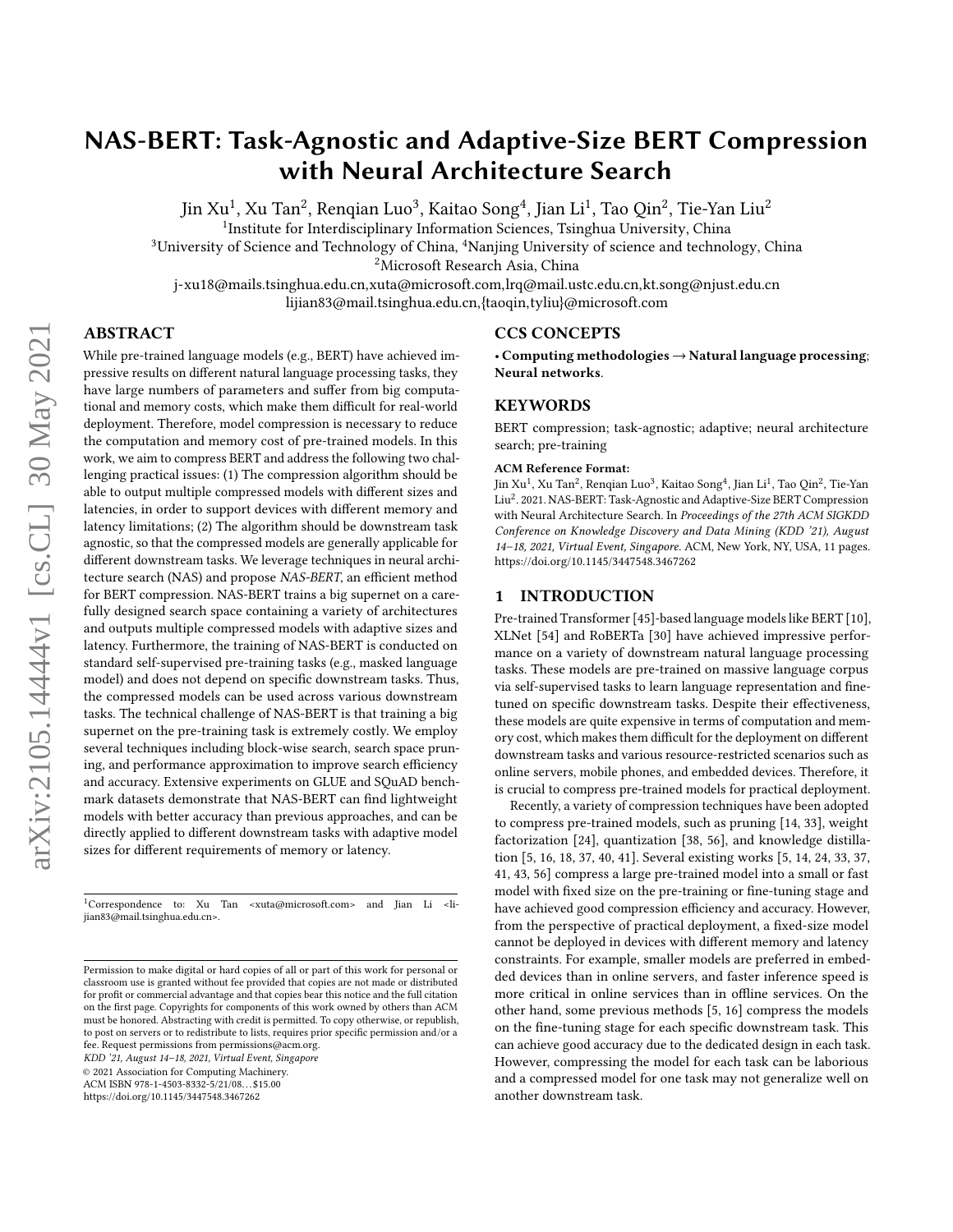In this paper, we study the BERT compression in a different setting: the compressed models need to cover different sizes and latencies, in order to support devices with different kinds of memory and latency constraints; the compression is conducted on the pre-training stage so as to be downstream task-agnostic $^{\rm 1}.$  $^{\rm 1}.$  $^{\rm 1}.$  To this end, we propose NAS-BERT, which leverages neural architecture search (NAS) to automatically compress BERT models. We carefully design a search space that contains multi-head attention [\[45\]](#page-8-0), separable convolution [\[20\]](#page-8-15), feed-forward network and identity operations with different hidden sizes to find efficient models. In order to search models with adaptive sizes that satisfy diverse requirements of memory and latency constraints in different devices, we train a big supernet that contains all the candidate operations and architectures with weight sharing [\[1](#page-7-1)[–3,](#page-7-2) [55\]](#page-8-16). In order to reduce the laborious compressing on each downstream task, we directly train the big supernet and get the compressed model on the pre-training task to make it applicable across different downstream tasks.

However, it is extremely expensive to directly perform architecture search in a big supernet on the heavy pre-training task. To improve the search efficiency and accuracy, we employ several techniques including block-wise search, search space pruning and performance approximation during the search process: (1) We adopt block-wise search [\[25\]](#page-8-17) to divide the supernet into blocks so that the size of the search space can be reduced exponentially. To train each block, we leverage a pre-trained teacher model, divide the teacher model into blocks similarly, and use the input and output hidden states of the corresponding teacher block as paired data for training. (2) To further reduce the search cost of each block (even if block-wise search has greatly reduced the search space) due to the heavy burden of the pre-training task, we propose progressive shrinking to dynamically prune the search space according to the validation loss during training. To ensure that architectures with different sizes and latencies can be retained during the pruning process, we further divide all the architectures in each block into several bins according to their model sizes and perform progressive shrinking in each bin. (3) We obtain the compressed models under specific constraints of memory and latency by assembling the architectures in every block using performance approximation, which can reduce the cost in model selection.

We evaluate the models compressed by NAS-BERT on the GLUE [\[46\]](#page-8-18) and SQuAD [\[35,](#page-8-19) [36\]](#page-8-20) benchmark datasets. The results show that NAS-BERT can find lightweight models with various sizes from 5M to 60M with better accuracy than that achieved by previous work. Our contributions of NAS-BERT can be summarized as follows:

• We carefully design a search space that contains various architectures and different sizes, and apply NAS on the pre-training task to search for efficient lightweight models, which is able to deliver adaptive model sizes given different requirements of memory or latency and apply for different downstream tasks.

- We further apply block-wise search, progressive shrinking and performance approximation to reduce the huge search cost and improve the search accuracy.
- Experiments on the GLUE and SQuAD benchmark datasets demonstrate the effectiveness of NAS-BERT for model compression.

# 2 RELATED WORK

## 2.1 BERT Model Compression

Recently, compressing pre-trained models such as BERT [\[10\]](#page-8-1) has been studied extensively and several techniques have been proposed such as knowledge distillation, pruning, weight factorization, quantization and so on. Existing works [\[5,](#page-7-0) [18,](#page-8-10) [24,](#page-8-6) [24,](#page-8-6) [37,](#page-8-11) [38,](#page-8-7) [40–](#page-8-12) [43,](#page-8-14) [56,](#page-8-8) [56\]](#page-8-8) aim to compress the pre-trained model into a fixed size of the model and have achieved a trade-off between the small parameter size (usually no more than 66M) and the good performance. However, these compressed models cannot be deployed in devices with different memory and latency constraints. Recent works [\[16\]](#page-8-9) can deliver adaptive models for each specific downstream task and demonstrate the effectiveness of the task-oriented compression. For practical deployment, it can be laborious to compress models from each task. Other works [\[13\]](#page-8-21) can produce compressed models on the pre-training stage that can directly generalize to downstream tasks, and allow for efficient pruning at inference time. However, they do not explore the potential of different architectures as in our work. Different from existing works, NAS-BERT aims for task-agnostic compression on the pre-training stage which eliminates the laborious compression for each specific downstream task, and carefully designs the search space which is capable to explore the potential of different architectures and deliver various models given diverse memory and latency requirements.

# 2.2 Neural Architecture Search for Efficient Models

Many works have leveraged NAS to search efficient models [\[2,](#page-7-3) [3,](#page-7-2) [17,](#page-8-22) [19,](#page-8-23) [26,](#page-8-24) [28,](#page-8-25) [29,](#page-8-26) [43,](#page-8-14) [47,](#page-8-27) [55\]](#page-8-16). Most of them focus on computer vision tasks and rely on specific designs on the convolutional layers (e.g., inverted bottleneck convolution [\[17\]](#page-8-22) or elastic kernel size [\[2,](#page-7-3) [55\]](#page-8-16)). Among them, once-for-all [\[2\]](#page-7-3) and BigNAS [\[55\]](#page-8-16) train a big supernet that contains all the candidate architectures and can get a specialized sub-network by selecting from the supernet to support various requirements (e.g., model size and latency). HAT [\[47\]](#page-8-27) also trains a supernet with the adaptive widths and depths for machine translation tasks. Our proposed NAS-BERT also trains a big supernet. However, different from these methods, we target model compression for BERT at the pre-training stage, which is a more challenging task due to the large model size, search space and huge pre-training cost. In our preliminary experiments, directly applying the commonly used single path optimization [\[1,](#page-7-1) [2,](#page-7-3) [7,](#page-7-4) [15\]](#page-8-28) in such a big supernet cannot even converge. Therefore, we introduce several techniques including block-wise search, progressive shrinking, and performance approximation to reduce the training cost, search space and improve search efficiency. Tsai et al. [\[43\]](#page-8-14) apply one-shot NAS to search a faster Transformer but they cannot deliver multiple architectures to meet various constraints for deployment. Different from Tsai et al. [\[43\]](#page-8-14), NAS-BERT 1) progressively shrinks the search

<span id="page-1-0"></span><sup>&</sup>lt;sup>1</sup>Here "task-agnostic" only refers to that we do not need to compress the model specifically for each downstream tasks, but we can still use a pre-trained model to help training the downstream tasks, such as knowledge distillation. Actually, we study the full "task-agnostic" setting that we do not use the pre-trained model for knowledge distillation in downstream tasks (see Section [4.4.3\)](#page-6-0). The results still demonstrate the effectiveness of our proposed method.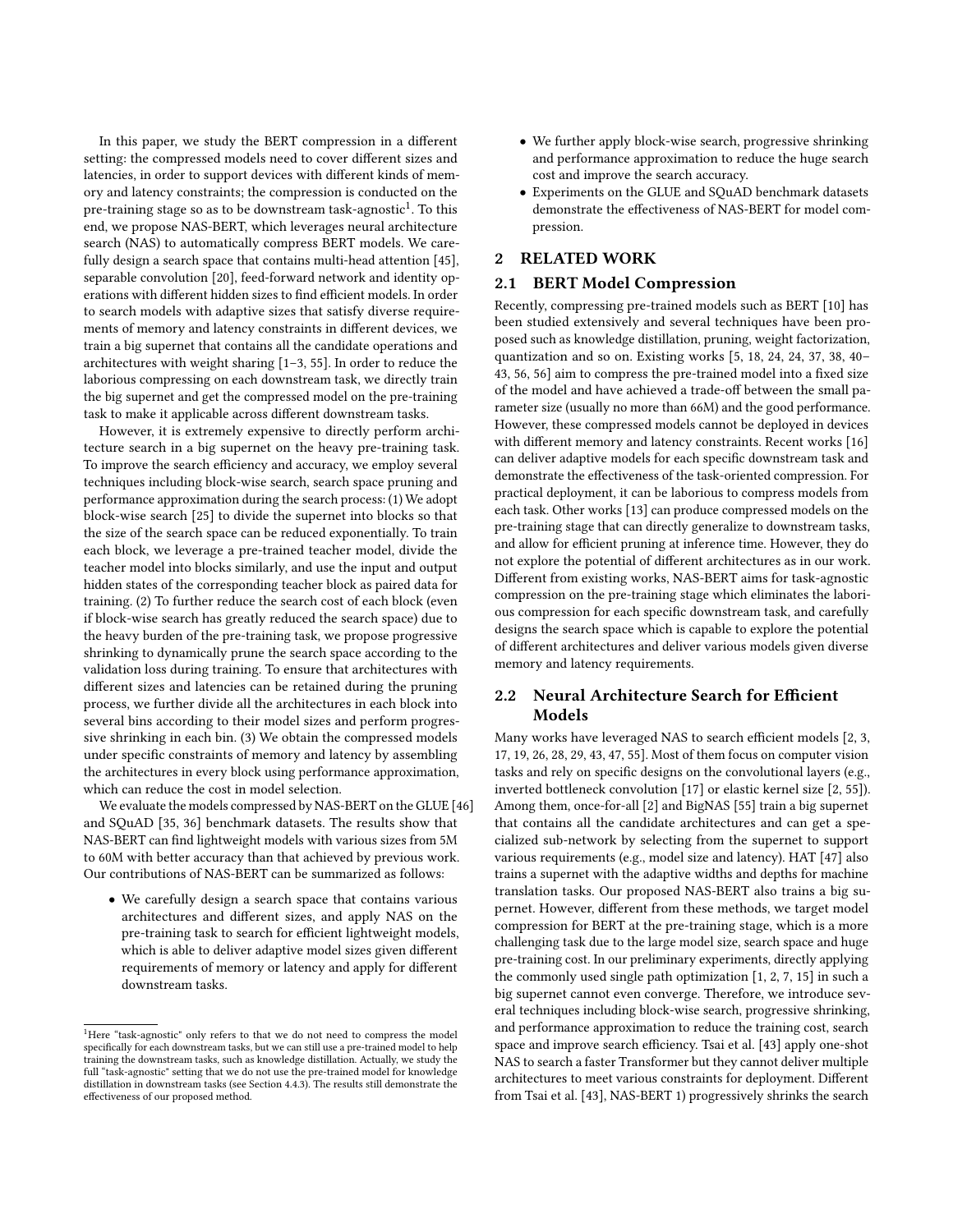space to allocate more resources to promising architectures and thus can deliver various architectures without adding much computation; 2) designs bins in the shrinking algorithm to guarantee that we can search architectures to meet diverse memory and latency constraints. 3) explores novel architectures with convolution layer, multi-head attention, and feed-forward layer, and achieves better performance than previous works for BERT compression.

# 3 METHOD

In this section, we describe NAS-BERT, which conducts neural architecture search to find small, novel and accurate BERT models. To meet the requirements of deployment for different memory and latency constraints and across different downstream tasks, we 1) train a supernet with a novel search space that contains different sizes of models for various resource-restricted devices, and 2) directly search the models on the pre-training task to make them generalizable on different downstream tasks. The method can be divided into three steps: 1) search space design (Section [3.1\)](#page-2-0); 2) supernet training (Section [3.2\)](#page-2-1); 3) model selection (Section [3.3\)](#page-3-0). Due to the huge cost to train the big supernet on the heavy pre-training task and select compressed models under specific constraints, we introduce several techniques including block-wise search, search space pruning and performance approximation in Section [3.2](#page-2-1) and [3.3](#page-3-0) to reduce the search space and improve the search efficiency.

# <span id="page-2-0"></span>3.1 Search Space Design

A novel search space allows the potential of combinations of different operations, instead of simply stacking basic Transformer block (multi-head attention and feed-forward network) as in the original BERT model. We adopt the chain-structured search space [\[12\]](#page-8-29), and construct an over-parameterized supernet  $\mathcal A$  with  $L$  layers and each layer contains all candidate operations in  $O = \{o_1, \dots, o_C\}$ , where  $C$  is the number of predefined candidate operations. Residual connection is applied to each layer by adding the input to the output. There are  $C^{\hat{L}}$  possible paths (architectures) in the supernet, and a specific architecture  $a = (a^1, \dots, a^L)$  is a sub-net (path) in the supernet, where  $a^l \in O$  is the operation in the *l*-th layer, as shown in Fig. [2](#page-3-1) (a). We adopt weight sharing mechanism that is widely used in NAS [\[1,](#page-7-1) [2\]](#page-7-3) for efficient training, where each architecture (path) shares the same set of operations in each layer.

We further describe each operation in  $O$  as follows: 1) Multihead attention (MHA) and feed-forward network (FFN), which are the two basic operations in Transformer and are popular in pre-training models (in this way we can cover BERT model as a subnet in our supernet). 2) Separable convolution (SepConv), whose effectiveness and efficiency in natural language processing tasks have been demonstrated by previous work [\[20,](#page-8-15) [21\]](#page-8-30). 3) Identity operation, which can support architectures with the number of layers less than  $L$ . Identity operation is regarded as a placeholder in a candidate architecture and can be removed to obtain a shallower network. Apart from different types of operations, to allow adaptive model sizes, each operation can have different hidden sizes: {128, 192, 256, 384, 512}. In this way, architectures in the search space can be of different depths and widths. The complete candidate operation set O contains  $(1 + 1 + 3) * 5 + 1 = 26$  operations, where the first product term represents the number of types of operations and

<span id="page-2-2"></span>Table 1: Candidate operation set. For each type of operation including multi-head attention (MHA), feed-forward network (FFN) and separable convolution (SepConv) in each row, we list the number of heads in MHA and the size of the intermediate layer in FFN, and kernel size in SepConv under different hidden sizes.

| Hidden Size | 128 | 192                                             | 256              | 384  | 512  |
|-------------|-----|-------------------------------------------------|------------------|------|------|
| MHA         |     | 2 Heads   3 Heads   4 Heads   6 Heads   8 Heads |                  |      |      |
| <b>FFN</b>  | 512 | 768                                             | 1024             | 1536 | 2048 |
| SepConv     |     |                                                 | Kernel {3, 5, 7} |      |      |
| Identity    |     |                                                 | Identity         |      |      |

<span id="page-2-3"></span>

Figure 1: Structure of separable convolution.

3 represents the SepConv with different kernel size {3, 5, 7}, the second product term represents that there are 5 different hidden sizes. We present 26 operations in Table [1](#page-2-2) and structure of separable convolution in Fig. [1.](#page-2-3)

#### <span id="page-2-1"></span>3.2 Supernet Training

3.2.1 Block-Wise Training with Knowledge Distillation. Directly training the whole supernet causes huge cost due to its large model size and huge search space. With limited computational resources (total training time, steps, etc.), the amortized training time of each architecture from the huge search space is insufficient for accurate evaluation [\[7,](#page-7-4) [27,](#page-8-31) [31\]](#page-8-32). Inspired by Li et al. [\[25\]](#page-8-17), we adopt blockwise search to uniformly divide the supernet  $\mathcal A$  into  $N$  blocks  $(\mathcal{A}_1, \mathcal{A}_2, \cdots, \mathcal{A}_N)$  to reduce the search space and improve the efficiency. To train each block independently and effectively, knowledge distillation is applied with a pre-trained BERT model. The pre-trained BERT model (teacher) is divided into corresponding  $N$  blocks as in Fig. [2.](#page-3-1) The input and output hidden states of the corresponding block in the teacher model are used as the paired data to train the block in the supernet (student). Specifically, the *n*-th student block receives the output of the  $(n - 1)$ -th teacher block as the input and is optimized to predict the output of the  $n$ -th teacher block with mean square loss

$$
\mathcal{L}_n = ||f(Y_{n-1}; \mathcal{A}_n) - Y_n||_2^2, \tag{1}
$$

where  $f(\cdot; \mathcal{A}_n)$  is the mapping function of *n*-th block  $\mathcal{A}_n$ , Y<sub>n</sub> is the output of the *n*-th block of the teacher model ( $Y_0$  is the output of the embedding layer of the teacher model). At each training step, we randomly sample an architecture from the search space following Bender et al. [\[1\]](#page-7-1), Cai et al. [\[2\]](#page-7-3), Guo et al. [\[15\]](#page-8-28), which is memory-efficient due to the single path optimization. Different from Li et al. [\[25\]](#page-8-17), we allow different hidden sizes and incorporate identity layer in each block to support elastic width and depth to derive models that meet various requirements. Besides, the search space within each block in our work is larger compared to Li et al.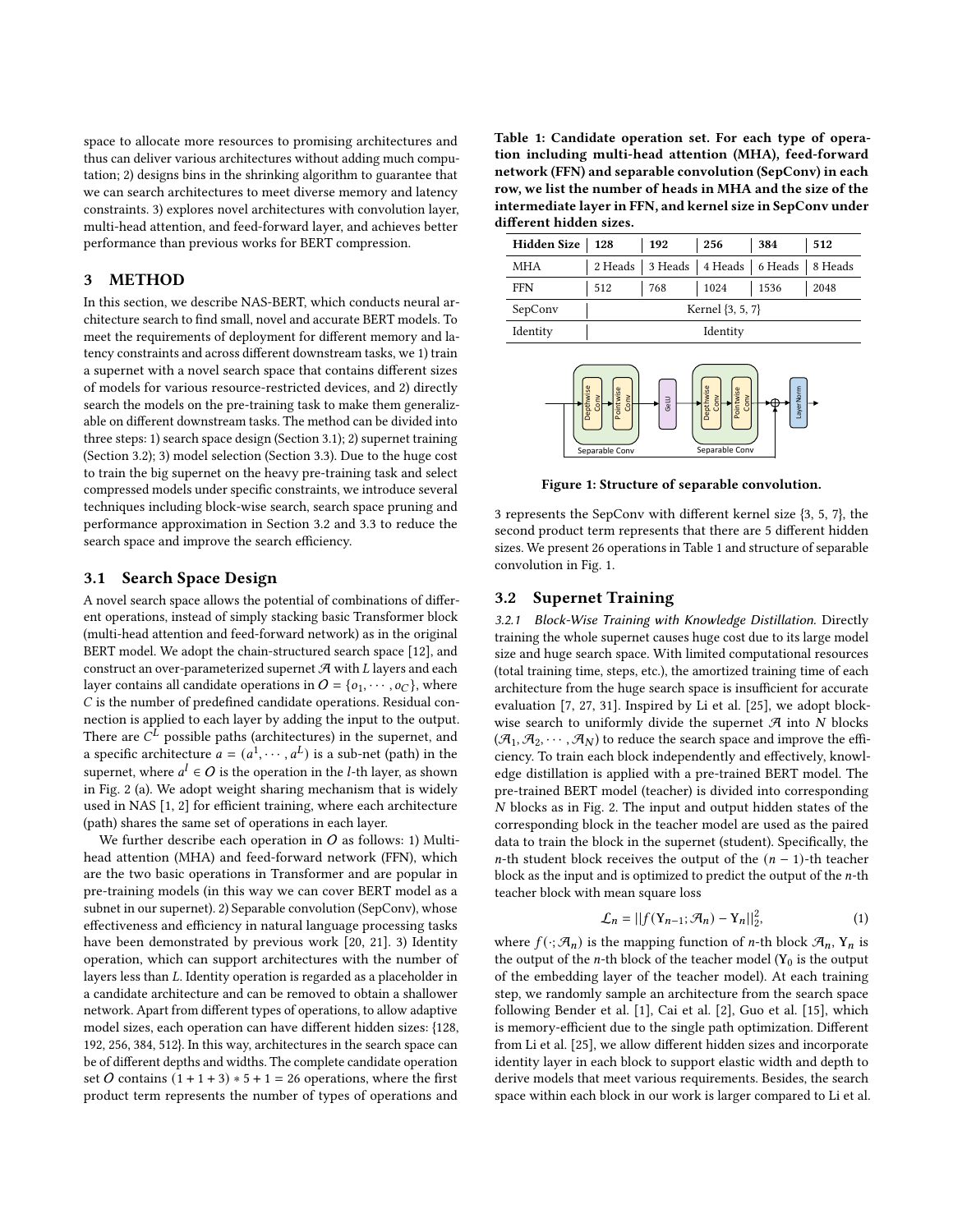<span id="page-3-1"></span>

Figure 2: (a) an architecture (path) in the supernet. (b) an illustration of block-wise distillation ( $N = 4$  blocks). The supernet (student) and the pre-trained teacher model are divided into blocks respectively and each student block is trained to mimic the corresponding teacher block.

[\[25\]](#page-8-17) (100x larger) which is much more sample in-efficient and requires more techniques (described in Section [3.2.2\)](#page-3-2) to improve the training efficiency. Since the hidden sizes of the student block may be different from that in the teacher block, we cannot directly leverage the input and output hidden of the teacher block as the training data of the student block. To solve this problem, we use a learnable linear transformation layer at the input and output of the student block to transform each hidden size to match that of the teacher block, as shown in Fig. [2.](#page-3-1)

<span id="page-3-2"></span>3.2.2 Progressive Shrinking. Although block-wise training can largely reduce the search space, the supernet still requires huge time for convergence due to the heavy pre-training task. To further improve the training effectiveness and efficiency, we propose to progressively shrink the search space in each block during training to allocate more training resources to more promising candidates [\[27,](#page-8-31) [32,](#page-8-33) [48\]](#page-8-34). However, simply pruning the architectures cannot ensure to obtain different sizes of models, since larger models in  $\mathcal{A}_n$  are likely to be pruned on the early stage of training due to its difficulty of optimization [\[7,](#page-7-4) [27,](#page-8-31) [31\]](#page-8-32) and smaller models are likely to be pruned at the late stage due to limited capacity. Therefore, we assign the architectures in  $\mathcal{A}_n$  into different bins where each bin represents a short range of model sizes. Besides, we also apply latency constraints in each bin to avoid models accepted parameter size but large latency. Denote  $p_b = \frac{b}{B} \cdot p(a^t)$  and  $l_b = \frac{b}{B} \cdot l(a^t)$  as the maximum parameter size and latency for the  $b$ -th bin, where  $p(\cdot)$  and  $l(\cdot)$  calculate the parameter size and latency,  $a^t$  is the largest model in the search space and  $B$  is the number of bins. The architecture *a* in *b*-th bin should meet (1)  $p_b > p(a) > p_{b-1}$  and (2)  $l_b > l(a) > l_{b-1}$ . Architectures that cannot satisfy the constraint of latency are removed.

Then we conduct the progressive shrinking algorithm in each bin at the end of each training epoch as follows: 1) Sample  $E$ architectures in each bin and get the validation losses on the dev set; 2) Rank the  $E$  architectures according to their validation losses in descending order; 3) **Remove**  $R$  architectures with the largest losses. The shrinking algorithm terminates when there are only  $m$ architectures left in the search space to avoid all the architectures being deleted. The design of bins ensures the diversity of models when shrinking the search space, which makes it possible to select a model given diverse constraints at the model selection stage.

# <span id="page-3-0"></span>3.3 Model Selection

After the supernet training with progressive shrinking, each block contains  $m * B$  possible architectures and the whole supernet (N blocks) contains  $(m * B)^N$  complete architectures. The model selection procedure is as follows: 1) We build a large lookup table  $LT_{arch}$  with  $(m * B)^N$  items, where each item contains the metainformation of a complete architecture: (architecture, parameter, latency, loss). Since it is extremely time-consuming to measure the exact latency and loss for  $(m * B)^N$  (e.g., 10<sup>8</sup> in our experiments) architectures, we use performance approximation to obtain the two values as described in the next paragraph. 2) For a given constraint of model size and inference latency, we select the top  $T$ architectures with low loss from  $LT_{arch}$  that meet the parameter and latency constraint. 3) We evaluate the validation loss of the top  $T$  complete architectures on the dev set and select the best one as the final compressed model.

Next we introduce the performance approximation of the latency and loss when building the lookup table  $LT_{arch}$ . We measure the latency of each candidate operation (just 26 in our design) on the target device and store in a lookup table  $\mathit{LT}_{lat}$  in advance, and then approximate the latency of an architecture  $l(a)$  by  $l(a) = \sum_{l=1}^{L} l(a^l)$ following Cai et al. [\[3\]](#page-7-2), where  $l(a^l)$  is from  $LT_{lat}$ . To approximate the loss of an architectures in  $LT_{arch}$ , we add up the block-wise distillation loss of the sub-architecture in each block on the dev set. Obtaining the dev loss of all sub-architectures in all blocks only involves  $m * B * N$  evaluations.

# 4 EXPERIMENT

# <span id="page-3-3"></span>4.1 Experimental Setup

4.1.1 Supernet Training Setup. The supernet consists of  $L = 24$  layers, which is consistent with  $BERT_{base}$  [\[10\]](#page-8-1) (BERT<sub>base</sub> has 12 Transformer layers with 24 sub-layers in total, since each Transformer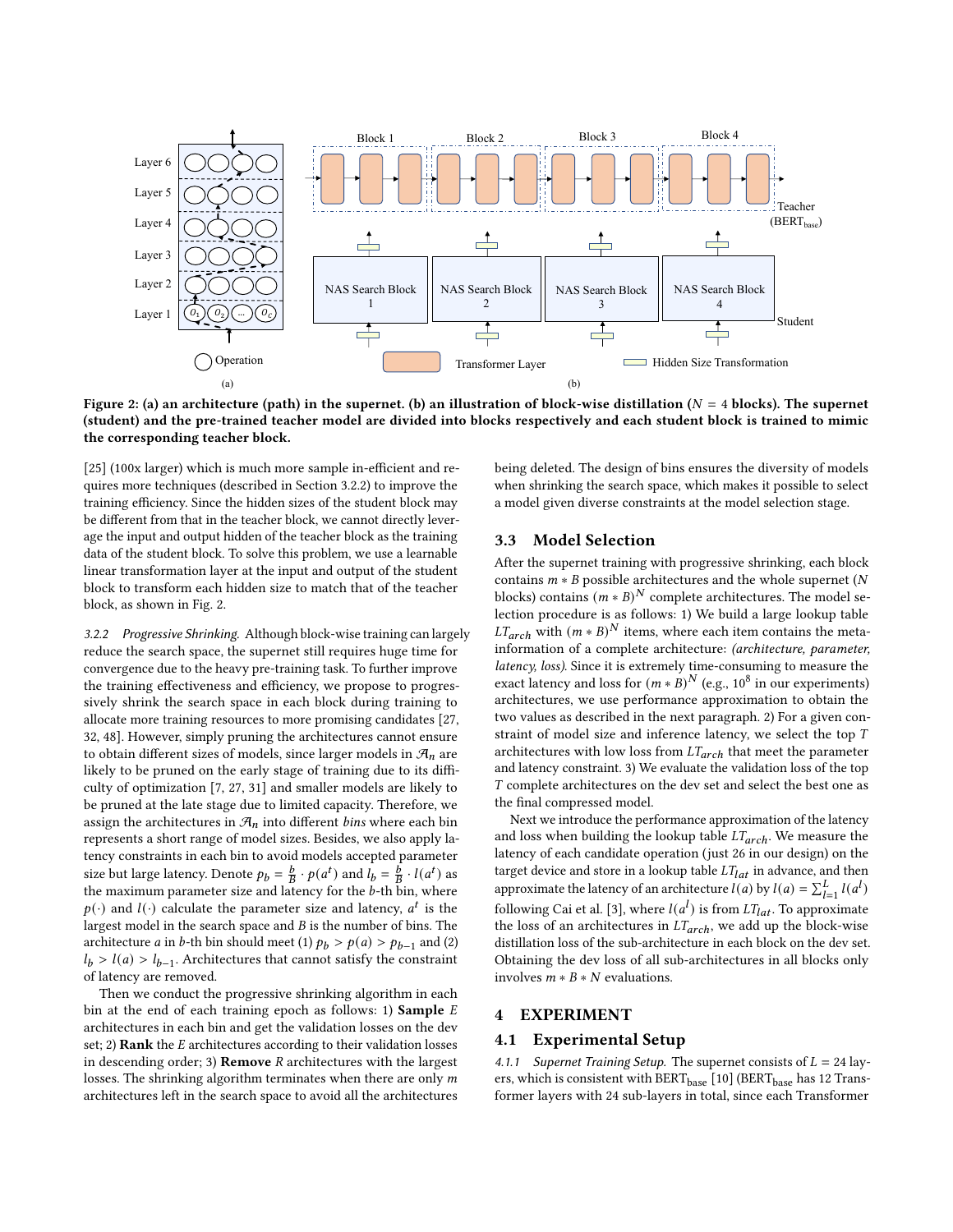<span id="page-4-1"></span>Table 2: Comparison of NAS-BERT models and hand-designed BERT models under different sizes (60M, 30M, 10M, 5M) on GLUE dev set. "PF" means pre-training and fine-tuning. "KD" means two-stage knowledge distillation. MNLI is reported in the matched set. Spearman correlation is reported for STS-B. Matthews correlation is reported for CoLA. Accuracy is reported for other tasks.

| Setting              | <b>FLOPs</b> | Speedup       | <b>MNLI</b> | QQP  | ONLI | CoLA | SST-2 | STS-B | <b>RTE</b> | MRPC | <b>AVG</b> |
|----------------------|--------------|---------------|-------------|------|------|------|-------|-------|------------|------|------------|
| $BERT_{60}$ + PF     | 1.3e10       | $2.2\times$   | 82.6        | 90.3 | 89.4 | 52.6 | 92.1  | 88.3  | 75.6       | 89.2 | 82.5       |
| $NAS-BERT_{60} + PF$ | 1.3e10       | $2.2\times$   | 83.0        | 90.9 | 90.8 | 53.8 | 92.3  | 88.7  | 76.7       | 88.9 | 83.2       |
| $BERT_{60}$ + KD     | 1.3e10       | $2.2\times$   | 83.2        | 90.5 | 90.2 | 56.3 | 91.8  | 88.8  | 78.5       | 88.5 | 83.5       |
| $NAS-BERT_{60} + KD$ | 1.3e10       | $2.2\times$   | 84.1        | 91.0 | 91.3 | 58.1 | 92.1  | 89.4  | 79.2       | 88.5 | 84.2       |
| $BERT_{30} + PF$     | 7.1e9        | $3.6 \times$  | 80.0        | 89.6 | 87.6 | 40.6 | 90.8  | 87.7  | 73.2       | 84.1 | 79.2       |
| $NAS-BERT_{30} + PF$ | 7.0e9        | $3.6 \times$  | 80.4        | 90.0 | 87.8 | 48.1 | 90.3  | 87.3  | 71.4       | 84.9 | 80.0       |
| $BERT_{30}$ + KD     | 7.1e9        | $3.6 \times$  | 80.8        | 89.8 | 88.7 | 44.7 | 90.5  | 87.6  | 70.3       | 85.2 | 79.7       |
| $NAS-BERT_{30} + KD$ | 7.0e9        | $3.6 \times$  | 81.0        | 90.2 | 88.4 | 48.7 | 90.5  | 87.6  | 71.8       | 84.6 | 80.3       |
| $BERT_{10} + PF$     | 2.3e9        | $9.1 \times$  | 74.0        | 87.6 | 84.9 | 25.7 | 88.3  | 85.3  | 64.1       | 81.9 | 74.0       |
| $NAS-BERT_{10} + PF$ | 2.3e9        | $8.7 \times$  | 76.0        | 88.4 | 86.3 | 27.8 | 88.6  | 84.3  | 68.7       | 81.5 | 75.2       |
| $BERT_{10} + KD$     | 2.3e9        | $9.1 \times$  | 74.4        | 87.8 | 85.7 | 32.5 | 86.6  | 85.2  | 66.9       | 77.9 | 74.6       |
| $NAS-BERT_{10} + KD$ | 2.3e9        | $8.7 \times$  | 76.4        | 88.5 | 86.3 | 34.0 | 88.6  | 84.8  | 66.6       | 79.1 | 75.5       |
| $BERT5 + PF$         | 8.6e8        | $20.7 \times$ | 67.7        | 84.1 | 80.9 | 10.4 | 81.6  | 81.1  | 62.8       | 78.6 | 68.4       |
| $NAS-BERT5 + PF$     | 8.7e8        | $23.6 \times$ | 74.2        | 85.7 | 83.9 | 19.6 | 84.9  | 82.8  | 67.0       | 80.0 | 72.3       |
| $BERT5 + KD$         | 8.6e8        | $20.7 \times$ | 67.9        | 83.2 | 80.6 | 12.6 | 82.8  | 81.0  | 61.9       | 78.1 | 68.5       |
| $NAS-BERT5 + KD$     | 8.7e8        | $23.6 \times$ | 74.4        | 85.8 | 84.9 | 19.8 | 87.3  | 83.0  | 66.6       | 79.6 | 72.7       |

layer has a MHA and FFN). We use a pre-trained  $\text{BERT}_{\text{base}}$  [\[10\]](#page-8-1) as the teacher model. The detailed configurations of the search space, teacher model training can be found in Appendix [A.1](#page-9-0) and [A.2.](#page-9-1) The supernet is divided into  $N = 4$  blocks and the search space in each block is divided into  $B = 10$  bins. We first train the supernet for 3 epochs without progressive shrinking as a warm start, and then begin to shrink at the end of each later epoch. We randomly sample  $E = 2000$  architectures for validation (evaluate all architectures when the number of architectures in search space is less than 2000) and perform the progressive shrinking to remove  $R = E/2$  architectures for each bin as in Section [3.2.2.](#page-3-2) The shrinking process terminates when only  $m = 10$  architectures are left in each bin in each block, and the training also ends. The supernet is trained on English Wikipedia plus BookCorpus (16GB size) using masked language modeling (MLM) following  $\mathrm{BERT}^2$  $\mathrm{BERT}^2$  [\[10\]](#page-8-1), with a batch size of 1024 sentences and each sentence consists of 512 tokens. The training costs 3 days on 32 NVIDIA P40 GPUs while training the BERT<sub>base</sub> teacher model costs 5 days. Other training configurations remain the same as the teacher model. We select  $T = 100$  models from the table  $LT_{arch}$  on the model selection stage. In progressive shrinking, to reduce the time of evaluating all the candidates, we only evaluate on 5 batches rather than the whole dev set, which is accurate enough for the pruning according to our preliminary study.

4.1.2 Evaluation Setup on Downstream Tasks. We evaluate the effectiveness of NAS-BERT by pre-training the compressed models from scratch on the pre-training task and fine-tuning on the GLUE [\[46\]](#page-8-18) and SQuAD benchmarks [\[35,](#page-8-19) [36\]](#page-8-20). The GLUE benchmark includes CoLA [\[50\]](#page-8-35), SST-2 [\[39\]](#page-8-36), MRPC [\[11\]](#page-8-37), STS-B [\[4\]](#page-7-5), QQP [\[6\]](#page-7-6), MNLI [\[51\]](#page-8-38), QNLI [\[36\]](#page-8-20) and RTE [\[9\]](#page-7-7). Similar to previous methods [\[16,](#page-8-9) [37,](#page-8-11) [44,](#page-8-39) [49\]](#page-8-40), we also apply knowledge distillation and conduct it on two stages (i.e., pre-training and fine-tuning) as the default setting for evaluation. Considering the focus of our work is to compress pre-trained models with novel architectures instead of knowledge distillation, we only use prediction layer distillation and leave the various distillation techniques like layer-by-layer distillation, embedding layer distillation and attention matrix distillation [\[16,](#page-8-9) [18,](#page-8-10) [37,](#page-8-11) [41,](#page-8-13) [42,](#page-8-41) [49\]](#page-8-40) that can further improve the performance as to future work. During fine-tuning on the GLUE benchmark, RTE, MRPC and STS-B are started from the model fine-tuned on MNLI following Liu et al. [\[30\]](#page-8-3).

4.1.3 FLOPs and Latency. Following Clark et al. [\[8\]](#page-7-8), we infer FLOPs with batch size of 1 and the sequence length of 128. The latency used in progressive shrinking and model selection is measured on Intel(R) Xeon(R) CPU E5-2690 v4 @ 2.60 GHz with 12 cores, but our method can be easily applied to other devices (e.g., mobile platforms, embedded devices) by using the lookup table  $LT_{lat}$  (described in Section [3.3\)](#page-3-0) measured and built for the corresponding device. Following Sun et al. [\[41\]](#page-8-13), Wang et al. [\[49\]](#page-8-40), the inference time is evaluated on QNLI training set with batch size of 128 and the maximum sequence length of 128. The numbers reported are the average of 100 batches.

#### 4.2 Results on the GLUE Datasets

While our NAS-BERT can compress models with adaptive sizes, we only show the results of compressed models with 60M, 30M, 10M and 5M parameter sizes (denoted as NAS-BERT $_{60}$ , NAS-BERT $_{30}$ ,  $NAS-BERT_{10}$  and  $NAS-BERT_{5}$  respectively) on the GLUE benchmark due to the large evaluation cost, and list the model structures with different sizes in Table [10.](#page-10-1) We compare our NAS-BERT models with hand-designed BERT models under the same parameter size and latency (denoted as  $BERT_{60}$ ,  $BERT_{30}$ ,  $BERT_{10}$  and  $BERT_{5}$ 

<span id="page-4-0"></span><sup>&</sup>lt;sup>2</sup>The next sentence tasks are not considered since previous work [\[30\]](#page-8-3) have achieved good results without it.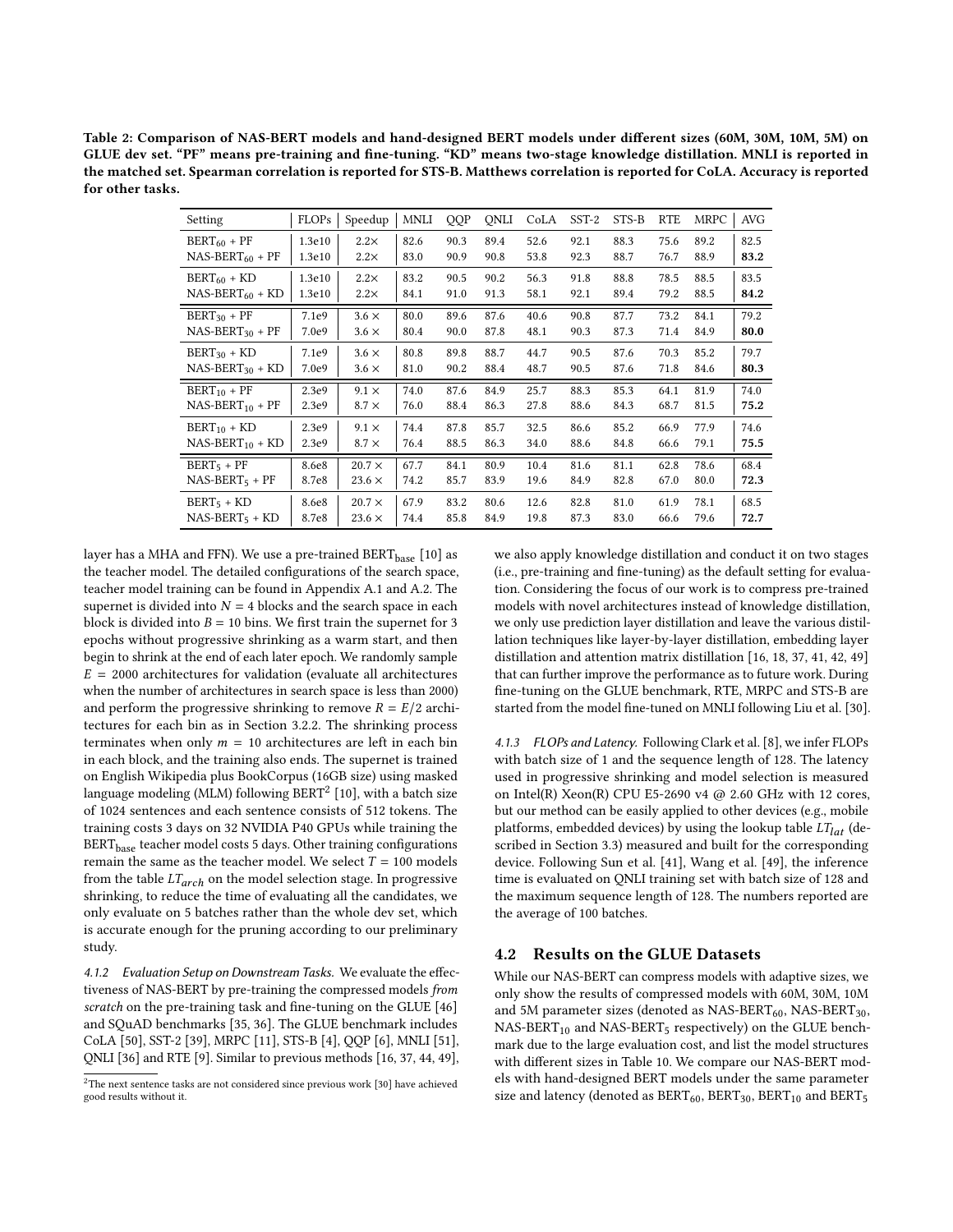| Model                  | Params | MNLI | QQP  | ONLI | CoLA                         | SST-2 | STS-B                        | <b>RTE</b> | <b>MRPC</b> | <b>AVG</b> |
|------------------------|--------|------|------|------|------------------------------|-------|------------------------------|------------|-------------|------------|
| dev set                |        |      |      |      |                              |       |                              |            |             |            |
| Teacher                | 110M   | 85.2 | 91.0 | 91.3 | 61.0                         | 92.9  | 90.3                         | 76.0       | 87.7        | 84.4       |
| <b>DistilBERT</b>      | 66M    | 82.2 | 88.5 | 89.2 | 51.3                         | 91.3  | 86.9                         | 59.9       | 87.5        | 79.6       |
| MiniLM                 | 66M    | 84.0 | 91.0 | 91.0 | 49.2                         | 92.0  |                              | 71.5       | 88.4        |            |
| <b>BERT-of-Theseus</b> | 66M    | 82.3 | 89.6 | 89.5 | 51.1                         | 91.5  | 88.7                         | 68.2       |             |            |
| PD-BERT                | 66M    | 82.5 | 90.7 | 89.4 |                              | 91.1  |                              | 66.7       | 84.9        |            |
| DynaBERT*              | 60M    | 84.2 | 91.2 | 91.5 | 56.8                         | 92.7  | 89.2                         | 72.2       | 84.1        | 82.7       |
| <b>NAS-BERT</b>        | 60M    | 84.1 | 91.0 | 91.3 | 58.1                         | 92.1  | 89.4                         | 79.2       | 88.5        | 84.2       |
| NAS-BERT*              | 60M    | 84.8 | 91.2 | 91.9 | 58.7                         | 93.1  | 89.9                         | 79.8       | 88.9        | 84.8       |
| test set               |        |      |      |      |                              |       |                              |            |             |            |
| Teacher                | 110M   | 84.8 | 89.0 | 91.7 | 57.1                         | 94.1  | 88.0                         | 71.0       | 84.1        | 82.5       |
| <b>BERT-of-Theseus</b> | 66M    | 82.4 | 89.3 | 89.6 | 47.8                         | 92.2  | 84.1                         | 66.2       | 83.2        | 79.4       |
| PD-BERT                | 66M    | 82.8 | 88.5 | 88.9 | $\overline{\phantom{a}}$     | 91.8  | $\qquad \qquad \blacksquare$ | 65.3       | 81.7        |            |
| <b>BERT-PKD</b>        | 66M    | 81.5 | 88.9 | 89.0 | $\qquad \qquad \blacksquare$ | 92.0  | $\overline{\phantom{a}}$     | 65.5       | 79.9        |            |
| TinyBERT*              | 66M    | 84.6 | 89.1 | 90.4 | 51.1                         | 93.1  | 83.7                         | 70.0       | 82.6        | 80.6       |
| <b>NAS-BERT</b>        | 60M    | 83.5 | 88.9 | 90.9 | 48.4                         | 92.9  | 86.1                         | 73.7       | 84.5        | 81.1       |
| NAS-BERT*              | 60M    | 84.1 | 88.8 | 91.2 | 50.5                         | 92.6  | 86.9                         | 72.7       | 86.4        | 81.7       |

<span id="page-5-0"></span>Table 3: Results on the dev and test set of the GLUE benchmark. "\*" means using data augmentation. The test set results are obtained from the official GLUE leaderboard.

respectively). We follow several principles when manually designing the BERT models: 1) The size of the embedding layer is the same as that of the corresponding NAS-BERT model; 2) We use the original BERT structure (MHA plus FFN) and keep the parameter, latency, depth and width as close as possible to the corresponding NAS-BERT model. The baseline BERT models in Table [2](#page-4-1) are: BERT<sub>60</sub> (L=10, H=512, A=8), BERT<sub>30</sub> (L=6, H=512, A=8), BERT<sub>10</sub> (L=6, H=256, A=4) and BERT<sub>5</sub> (L=6, H=128, A=2) where L is the number of layers, H is the hidden size, and A is the number of attention heads. To demonstrate the advantages of architectures searched by NAS-BERT, the comparisons are evaluated in two settings: 1) only with pre-training and fine-tuning (PF), and 2) pre-training and fine-tuning with two-stage knowledge distillation (KD). The results are shown in Table [2,](#page-4-1) from which we can see that NAS-BERT outperforms hand-designed BERT baseline across almost all the tasks under various model sizes. Especially, the smaller the model size is, the larger gap can be observed (e.g., NAS-BERT<sub>5</sub> vs. BERT<sub>5</sub>). The results show that NAS-BERT can search for efficient lightweight models that are better than Transformer based models.

#### 4.3 Comparison with Previous Work

4.3.1 Comparison in commonly used model size . Next, we compare the effectiveness of our NAS-BERT to previous methods on BERT compression. Since they usually compress BERT into a model size of about 66M or 60M, we use our NAS-BERT $_{60}$  for comparison. We mainly compare our NAS-BERT with methods whose teacher model is BERT<sub>base</sub> for a fair comparison including 1) DistilBERT [\[37\]](#page-8-11), which uses knowledge distillation on the pre-training stage; 2) BERT-PKD [\[41\]](#page-8-13), which distills the knowledge from the intermediate layers and the final output logits on the pre-training stage; 3) BERT-of-Theseus [\[53\]](#page-8-42), which uses module replacement for compression; 4) MiniLM [\[49\]](#page-8-40), which transfers the knowledge from the

self-attention module; 5) PD-BERT [\[44\]](#page-8-39), which distills the knowledge from the target domain in BERT training; 6) DynaBERT [\[16\]](#page-8-9), which uses network rewiring to adjust width and depth of BERT for each downstream task. 7) TinyBERT [\[18\]](#page-8-10), which leverage embedding layer, hidden layer, and attention matrix distillation to mimic the teacher model at both the pre-training and fine-tuning stages. The comparison of their teacher models is presented in Table [9.](#page-10-2) We do not compare with MobileBERT [\[42\]](#page-8-41) since it uses a teacher model with much higher accuracy than the commonly used BERT<sub>base</sub> (nearly matches to the accuracy of  $BERT_{large}$ ), and the pre-training computations of its student model (4096 batch size \* 740,000 steps) is significantly larger than that of other method [\[10,](#page-8-1) [37,](#page-8-11) [41\]](#page-8-13) and NAS-BERT (2048 batch size \* 125,000 steps). Nevertheless, we will compare with MobileBERT in future work. To make comparison with DynaBERT and TinyBERT, we also use their data augmentation [\[16,](#page-8-9) [18\]](#page-8-10) on downstream tasks. Table [3](#page-5-0) reports the results on the dev and test set of the GLUE benchmark. Without data augmentation, NAS-BERT achieves better results on nearly all the tasks compared to previous work. Further, with data augmentation, NAS-BERT outperforms DynaBERT and TinyBERT. Different from these methods that leverage advanced knowledge distillation techniques in pre-training and/or fine-tuning, NAS-BERT mainly takes advantage of architectures and achieves better accuracy, which demonstrates the advantages of NAS-BERT in model compression.

4.3.2 Comparison in extremely small model size. Compressing the pre-training model into an extremely small model with good accuracy is challenging. Previous works usually compress the model at the fine-tuning stage for each specific task with sophisticated techniques. For example, AdaBERT [\[5\]](#page-7-0) searches a task-specific architecture (6M - 10M) for each task, and introduces the special distillation techniques (e.g., using probe classifiers to hierarchically decompose the task-useful knowledge from the teacher model) and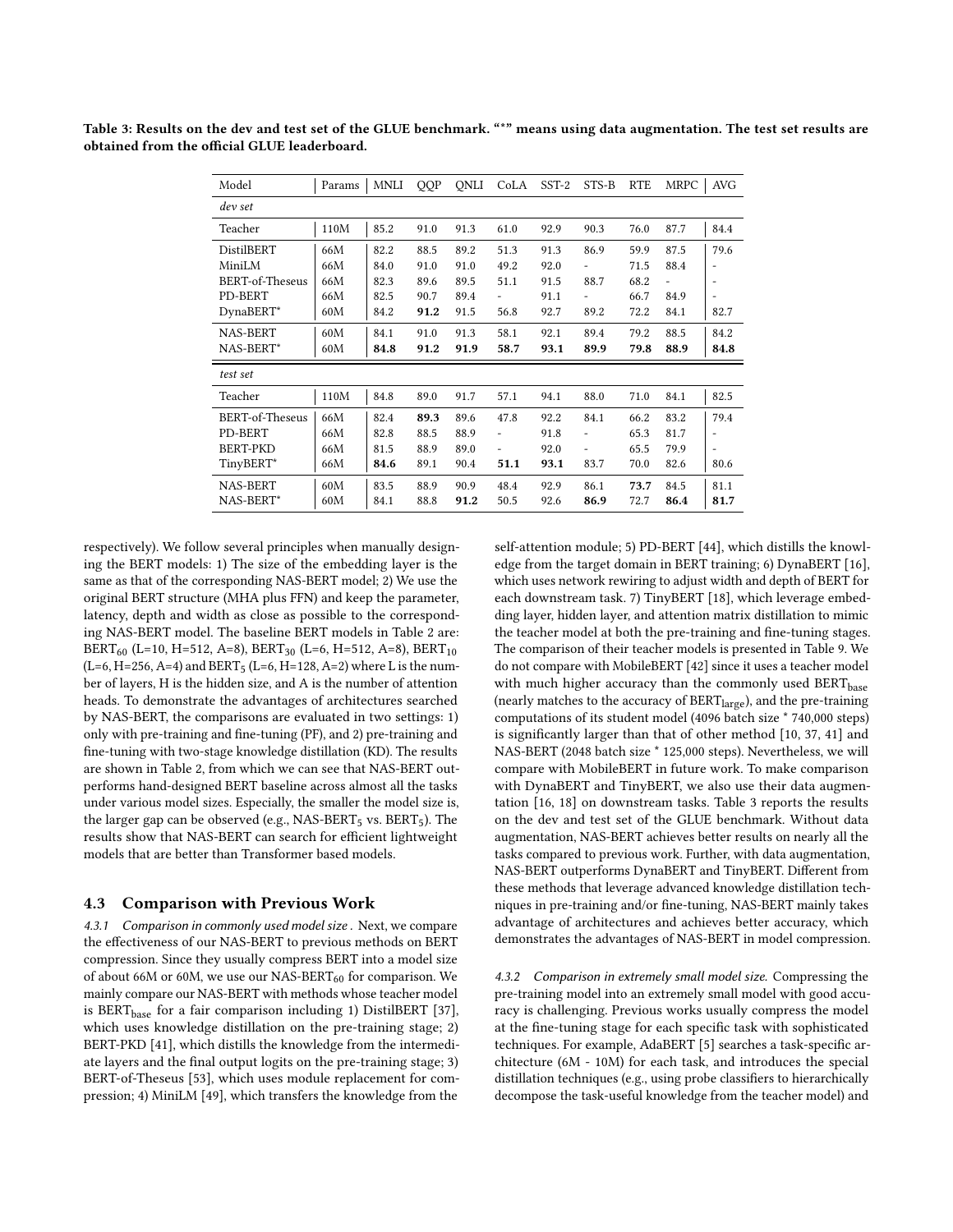data augmentations to boost the performance. To show the effectiveness of our searched architecture in the extremely small size itself, we compare NAS-BERT with AdaBERT without sophisticated techniques. Specifically, we do not use two-stage distillation and data augmentation for NAS-BERT<sub>5</sub>, and do not use data augmentation and probe classifiers for AdaBERT. As shown in Table [4,](#page-6-1) we can find that  $NAS-BERT_5$  (with an only 5M model size) can greatly improve upon AdaBERT (with slightly larger model size) by 1.9%, 2.8% and 10.3% (absolute differences) on QNLI, MRPC, and RTE.

<span id="page-6-1"></span>Table 4: Comparison in extremely small model size.

| Setting  |           | QNLI/Params   MRPC/Params   RTE/Params |           |
|----------|-----------|----------------------------------------|-----------|
| AdaBERT  | 82.0/7.9M | 177.2/7.5M                             | 56.7/8.6M |
| NAS-BERT | 83.9/5.0M | 80.0/5.0M                              | 67.0/5.0M |

# 4.4 Ablation Study

4.4.1 Ablation Study on Progressive Shrinking. To verify the effectiveness of progressive shrinking (PS), we train the supernet with the same number of training epochs but without progressive shrinking. We follow the same procedure in NAS-BERT for model selection and final evaluation on downstream tasks. Due to the huge evaluation cost during the model selection on the whole search space without progressive shrinking, it costs 50 hours (evaluation cost on the shrinked search space only takes 5 minutes since there are only 10 architectures remaining in each bin in each block). The results are shown in Table [5.](#page-7-9) It can be seen that NAS-BERT with progressive shrinking searches better architectures, with less total search time.

<span id="page-6-2"></span>

Figure 3: Loss curve of supernet training. Progressive shrinking starts at the epoch 4.

We further show the training loss curve in Fig. [3.](#page-6-2) It can be seen that the superset without progressive shrinking suffers from slow convergence. The huge number of architectures in the supernet need long time for sufficient training. Given a fixed budget of training time, progressive shrinking can ensure the promising architectures to be trained with more resources and result in more accurate evaluation, and thus better architectures can be selected. On the contrary, without progressive shrinking, the amortized training time of each architecture is insufficient, resulting in inaccurate evaluation and model selection.

4.4.2 Different Progressive Shrinking Approaches. Instead of pruning architectures (paths) from the search space, we can also prune operations (nodes) from the supernet [\[32,](#page-8-33) [34\]](#page-8-43) in progressive shrinking. From the perspective of supernet, the former is to remove paths

and the latter is to remove nodes from the supernet. To evaluate the performance of operations (nodes) in supernet, at the end of each training epoch, we evaluate the architectures on the dev set and prune the search space according to the performance (validation loss) of operations. The validation loss of the operation  $o_i$  in *l*-layer is estimated by the mean validation losses of all the architectures whose operation in the *l*-th layer  $a^l = o_i$ . The shrinking algorithm proceeds as follows:

- Sample  $E$  architectures and get the validation losses on the dev set.
- Rank operations according to their mean validation losses in descending order.
- Prune operations with the largest losses from the supernet repeatedly until removing  $R(R)$  is a hyper-parameter to control the speed of pruning) of the architectures in the search space.

The shrinking algorithm performs at the end of each training epoch, and terminates when only  $m = 10$  architectures are left in each bin in each block, and the training also ends. For the fair comparison, we set  $m = 10$  and  $E = 1000$ , which are same as settings in Section [4.1.](#page-3-3) At the end of each epoch, we perform this algorithm to remove  $R = 30\%$  architectures for each bin. In this way, the algorithm terminates at the same epoch as that in Section [3.2.2.](#page-3-2) At the end of each training epoch, we evaluate the architectures on the dev set and prune the search space according to the performance of operations. As shown in Table [6,](#page-7-10) pruning architectures in progressive shrinking achieves better results.

<span id="page-6-0"></span>4.4.3 Ablation study of two-stage distillation. We further study the effectiveness of NAS-BERT by removing the distillation on pretraining or fine-tuning stage: 1) only using the distillation on the pre-training stage; 2) only using the distillation on the fine-tuning stage. The results are presented in Table [7.](#page-7-11) We can find that 1) NAS-BERT consistently outperforms the BERT baseline in different settings; 2) distillation on either pre-training or fine-tuning stage can improve the accuracy, and two-stage distillation can further get better accuracy; 3) when removing the distillation at the fine-tuning stage, this setting becomes fully task-agnostic (the model is compressed in pre-training stage, and only needs fine-tuning on each downstream task). We can find that NAS-BERT can still achieve a score of 83.5 on average, which outperforms the previous works in Table [3.](#page-5-0) These results demonstrate that our searched architectures are effective regardless of the specific distillation settings. NAS-BERT can still achieve good results when removing distillation on the fine-tuning stage.

## 4.5 Results on the SQuAD Datasets

We further evaluate our method on the SQuAD v1.1 [\[36\]](#page-8-20) and SQuAD v2.0 [\[35\]](#page-8-19), which require to predict the answer span based on the given question and passage. For SQuAD v1.1, each question has the corresponding answer based on the given passage. And for SQuAD v2.0, some questions do not have the corresponding answer. Following previous practices [\[30\]](#page-8-3), we add an additional binary classification layer to predict whether the answer exists for SQuAD v2.0. The results are shown in Table [8.](#page-7-12) We can find that our NAS-BERT outperforms previous works on both SQuAD v1.1 and v2.0.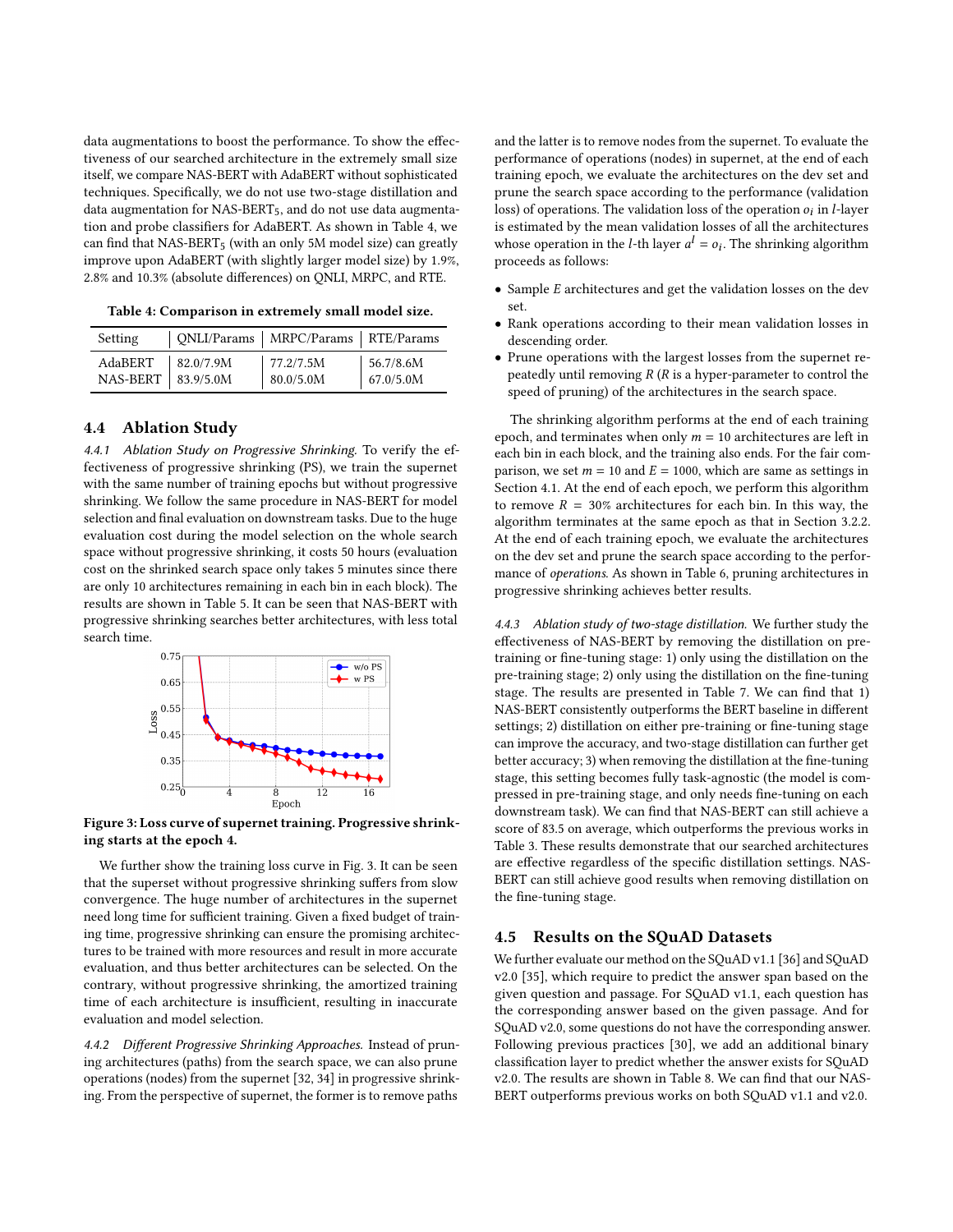<span id="page-7-9"></span>Table 5: The results of NAS-BERT with and without progressive shrinking (PS) on NAS-BERT<sub>60</sub>.

| Setting   MNLI QQP QNLI CoLA SST-2 STS-B RTE MRPC   AVG                                                      |  |  |  |  |  |
|--------------------------------------------------------------------------------------------------------------|--|--|--|--|--|
| $W/O PS$ 83.5 90.6 90.8 55.5 92.0 88.1 77.4 86.5 83.1<br>$W PS$ 84.1 91.0 91.3 58.1 92.1 89.4 79.2 88.5 84.2 |  |  |  |  |  |

<span id="page-7-10"></span>Table 6: The results of different progressive shrinking approaches on NAS-BERT $_{60}$ . PS-arch and PS-op denote pruning architectures and operations in progressive shrinking.

| Setting   MNLI QQP QNLI CoLA SST-2 STS-B RTE MRPC   AVG |  |  |  |  |  |
|---------------------------------------------------------|--|--|--|--|--|
| PS-arch 84.1 91.0 91.3 58.1 92.1 89.4 79.2 88.5 84.2    |  |  |  |  |  |
| PS-op 83.8 91.0 90.2 54.5 92.0 88.8 75.6 86.1 82.8      |  |  |  |  |  |

<span id="page-7-11"></span>Table 7: Ablation study of two-stage knowledge distillation. "PD" or "FD" means to add knowledge distillation on the pretraining or the fine-tuning stage.

| Setting         | PD. | <b>MNLI</b><br>FD | <b>OOP</b> | ONLI | CoLA | $SST-2$ | STS-B | <b>RTE</b> | <b>MRPC</b> | AVG. |
|-----------------|-----|-------------------|------------|------|------|---------|-------|------------|-------------|------|
| $BERT_{60}$     |     | 83.2              | 90.5       | 90.2 | 56.3 | 91.8    | 88.8  | 78.5       | 88.5        | 83.5 |
| $NAS-BERT_{60}$ |     | 84.1              | 91.0       | 91.3 | 58.1 | 92.1    | 89.4  | 79.2       | 88.5        | 84.2 |
| $BERT_{60}$     |     | 83.2              | 90.3       | 89.5 | 55.0 | 91.6    | 88.6  | 77.8       | 87.3        | 82.9 |
| $NAS-BERT_{60}$ |     | 83.3              | 90.9       | 91.3 | 55.6 | 92.0    | 88.6  | 78.5       | 87.5        | 83.5 |
| $BERT_{60}$     |     | 83.1              | 90.4       | 90.4 | 54.3 | 91.2    | 88.7  | 75.6       | 87.0        | 82.6 |
| $NAS-BERT_{60}$ |     | 83.7              | 90.8       | 91.0 | 54.2 | 92.1    | 89.4  | 76.0       | 87.5        | 83.1 |

<span id="page-7-12"></span>Table 8: Results on the dev set of the SQuAD v1.1 and SQuAD v2.0 dataset. MiniLM† means that MiniLM is trained with batch size 1024 and 400,000 steps. Thus we train the NAS-BERT† with batch size 2048 and 200,000 steps for a fair comparison.

| Model                                    | Params     | SQuAD v1.1<br>EM | F <sub>1</sub> | SOuAD v2.0<br>EМ | F <sub>1</sub> |
|------------------------------------------|------------|------------------|----------------|------------------|----------------|
| Teacher                                  | 110M       | 81.8             | 88.9           | 74.5             | 77.9           |
| <b>DistilBERT</b>                        | 66M        | 79.1             | 86.9           |                  |                |
| <b>BERT-PKD</b>                          | 66M        | 77.1             | 85.3           | 66.3             | 69.8           |
| MiniLM <sup>+</sup>                      | 66M        |                  |                |                  | 76.4           |
| TinyBERT                                 | 66M        | 79.7             | 87.5           | 69.9             | 73.4           |
| <b>NAS-BERT</b><br>NAS-BERT <sup>+</sup> | 60M<br>60M | 80.5<br>81.2     | 88.0<br>88.4   | 73.2<br>73.9     | 76.3<br>77.1   |
|                                          |            |                  |                |                  |                |

# 5 CONCLUSION

In this paper, we propose NAS-BERT, which leverages neural architecture search (NAS) to compress BERT models. We carefully design a search space with different operations associated with different hidden sizes, to explore the potential of diverse architectures and derive models with adaptive sizes according to the memory and latency requirements of different devices. The compression is conducted on the pre-training stage and is downstream task agnostic, where the compressed models can be applicable for different downstream tasks. Experiments on the GLUE and SQuAD benchmark datasets demonstrate the effectiveness of our proposed NAS-BERT compared with both hand-designed BERT baselines and previous works on BERT compression. For future work, we will explore more advanced search space and NAS methods to achieve better performance.

# 6 ACKNOWLEDGEMENTS

Jin Xu and Jian Li are supported in part by the National Natural Science Foundation of China Grant 61822203, 61772297, 61632016 and the Zhongguancun Haihua Institute for Frontier Information Technology, Turing AI Institute of Nanjing and Xi'an Institute for Interdisciplinary Information Core Technology.

#### REFERENCES

- <span id="page-7-1"></span>[1] Gabriel Bender, Pieter-Jan Kindermans, Barret Zoph, Vijay Vasudevan, and Quoc Le. 2018. Understanding and simplifying one-shot architecture search. In International Conference on Machine Learning. 550–559.
- <span id="page-7-3"></span>[2] Han Cai, Chuang Gan, Tianzhe Wang, Zhekai Zhang, and Song Han. 2019. Oncefor-All: Train One Network and Specialize it for Efficient Deployment. In International Conference on Learning Representations.
- <span id="page-7-2"></span>[3] Han Cai, Ligeng Zhu, and Song Han. 2018. ProxylessNAS: Direct Neural Architecture Search on Target Task and Hardware. In International Conference on Learning Representations.
- <span id="page-7-5"></span>[4] Daniel Cer, Mona Diab, Eneko Agirre, Iñigo Lopez-Gazpio, and Lucia Specia. 2017. SemEval-2017 Task 1: Semantic Textual Similarity Multilingual and Crosslingual Focused Evaluation. In Proceedings of the 11th International Workshop on Semantic Evaluation (SemEval-2017). 1–14.
- <span id="page-7-0"></span>[5] Daoyuan Chen, Yaliang Li, Minghui Qiu, Zhen Wang, Bofang Li, Bolin Ding, Hongbo Deng, Jun Huang, Wei Lin, and Jingren Zhou. 2020. AdaBERT: Task-Adaptive BERT Compression with Differentiable Neural Architecture Search. In Proceedings of the Twenty-Ninth International Joint Conference on Artificial Intelligence, IJCAI-20, Christian Bessiere (Ed.). International Joint Conferences on Artificial Intelligence Organization, 2463–2469. [https://doi.org/10.24963/ijcai.](https://doi.org/10.24963/ijcai.2020/341) [2020/341](https://doi.org/10.24963/ijcai.2020/341) Main track.
- <span id="page-7-6"></span>[6] Zihan Chen, Hongbo Zhang, Xiaoji Zhang, and Leqi Zhao. 2018. Quora question pairs.
- <span id="page-7-4"></span>[7] Xiangxiang Chu, Bo Zhang, Ruijun Xu, and Jixiang Li. 2019. Fairnas: Rethinking evaluation fairness of weight sharing neural architecture search. arXiv preprint arXiv:1907.01845 (2019).
- <span id="page-7-8"></span>[8] Kevin Clark, Minh-Thang Luong, Quoc V Le, and Christopher D Manning. 2019. ELECTRA: Pre-training Text Encoders as Discriminators Rather Than Generators. In International Conference on Learning Representations.
- <span id="page-7-7"></span>Ido Dagan, Oren Glickman, and Bernardo Magnini. 2006. The PASCAL Recognising Textual Entailment Challenge. In Machine Learning Challenges. Evaluating Predictive Uncertainty, Visual Object Classification, and Recognising Tectual Entailment. 177–190.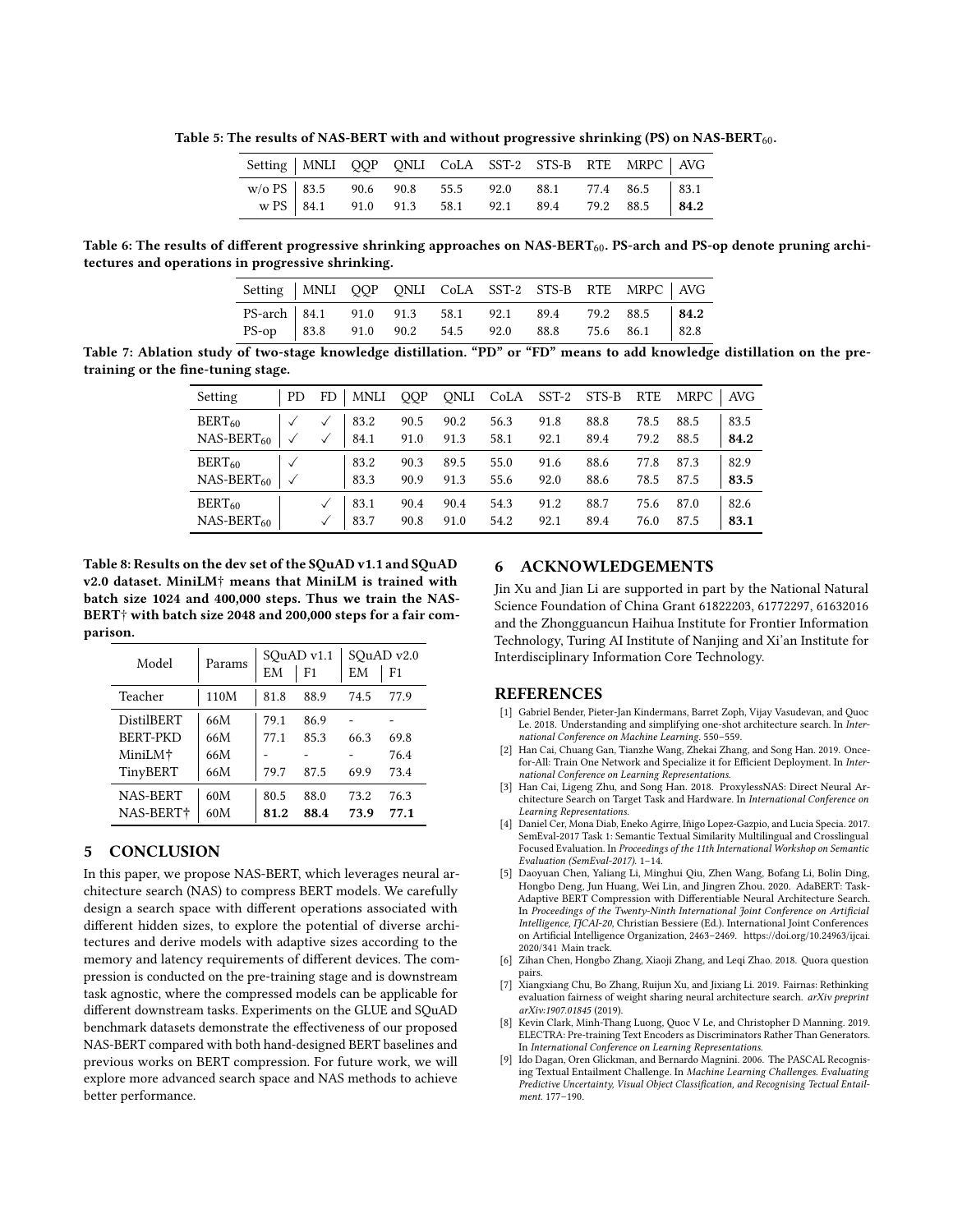- <span id="page-8-1"></span>[10] Jacob Devlin, Ming-Wei Chang, Kenton Lee, and Kristina Toutanova. 2019. BERT: Pre-training of Deep Bidirectional Transformers for Language Understanding. In Proceedings of the 2019 Conference of the North American Chapter of the Association for Computational Linguistics: Human Language Technologies, Volume 1 (Long and Short Papers). Association for Computational Linguistics, Minneapolis, Minnesota, 4171–4186.<https://doi.org/10.18653/v1/N19-1423>
- <span id="page-8-37"></span>[11] William B. Dolan and Chris Brockett. 2005. Automatically Constructing a Corpus of Sentential Paraphrases. In Proceedings of the Third International Workshop on Paraphrasing (IWP2005).
- <span id="page-8-29"></span>[12] Thomas Elsken, Jan Hendrik Metzen, and Frank Hutter. 2018. Neural architecture search: A survey. arXiv preprint arXiv:1808.05377 (2018).
- <span id="page-8-21"></span>[13] Angela Fan, Edouard Grave, and Armand Joulin. 2019. Reducing Transformer Depth on Demand with Structured Dropout. In International Conference on Learning Representations.
- <span id="page-8-4"></span>[14] Mitchell Gordon, Kevin Duh, and Nicholas Andrews. 2020. Compressing BERT: Studying the Effects of Weight Pruning on Transfer Learning. In Proceedings of the 5th Workshop on Representation Learning for NLP. 143–155.
- <span id="page-8-28"></span>[15] Zichao Guo, Xiangyu Zhang, Haoyuan Mu, Wen Heng, Zechun Liu, Yichen Wei, and Jian Sun. 2020. Single path one-shot neural architecture search with uniform sampling. In European Conference on Computer Vision. Springer, 544-560.
- <span id="page-8-9"></span>[16] Lu Hou, Zhiqi Huang, Lifeng Shang, Xin Jiang, Xiao Chen, and Qun Liu. 2020. DynaBERT: Dynamic BERT with Adaptive Width and Depth. Advances in Neural Information Processing Systems 33 (2020).
- <span id="page-8-22"></span>[17] Andrew Howard, Mark Sandler, Grace Chu, Liang-Chieh Chen, Bo Chen, Mingxing Tan, Weijun Wang, Yukun Zhu, Ruoming Pang, Vijay Vasudevan, et al. 2019. Searching for mobilenetv3. In Proceedings of the IEEE International Conference on Computer Vision. 1314–1324.
- <span id="page-8-10"></span>[18] Xiaoqi Jiao, Yichun Yin, Lifeng Shang, Xin Jiang, Xiao Chen, Linlin Li, Fang Wang, and Qun Liu. 2020. TinyBERT: Distilling BERT for Natural Language Understanding. In Proceedings of the 2020 Conference on Empirical Methods in Natural Language Processing: Findings. 4163–4174.
- <span id="page-8-23"></span>[19] Haifeng Jin, Qingquan Song, and Xia Hu. 2019. Auto-keras: An efficient neural architecture search system. In Proceedings of the 25th ACM SIGKDD International Conference on Knowledge Discovery & Data Mining. 1946–1956.
- <span id="page-8-15"></span>[20] Lukasz Kaiser, Aidan N Gomez, and Francois Chollet. 2018. Depthwise Separable Convolutions for Neural Machine Translation. In International Conference on Learning Representations.
- <span id="page-8-30"></span>[21] Antonios Karatzoglou, Nikolai Schnell, and Michael Beigl. 2020. Applying depthwise separable and multi-channel convolutional neural networks of varied kernel size on semantic trajectories. Neural Computing and Applications 32, 11 (2020), 6685–6698.
- <span id="page-8-46"></span>[22] Diederik P Kingma and Jimmy Ba. 2015. Adam: A Method for Stochastic Optimization. In ICLR (Poster).
- <span id="page-8-44"></span>[23] Guillaume Lample, Alexandre Sablayrolles, Marc'Aurelio Ranzato, Ludovic Denoyer, and Hervé Jégou. 2019. Large memory layers with product keys. In Advances in Neural Information Processing Systems. 8548–8559.
- <span id="page-8-6"></span>[24] Zhenzhong Lan, Mingda Chen, Sebastian Goodman, Kevin Gimpel, Piyush Sharma, and Radu Soricut. 2019. ALBERT: A Lite BERT for Self-supervised Learning of Language Representations. In International Conference on Learning **Representations**
- <span id="page-8-17"></span>[25] Changlin Li, Jiefeng Peng, Liuchun Yuan, Guangrun Wang, Xiaodan Liang, Liang Lin, and Xiaojun Chang. 2020. Block-wisely Supervised Neural Architecture Search with Knowledge Distillation. In Proceedings of the IEEE/CVF Conference on Computer Vision and Pattern Recognition. 1989–1998.
- <span id="page-8-24"></span>[26] Ting Li, Junbo Zhang, Kainan Bao, Yuxuan Liang, Yexin Li, and Yu Zheng. 2020. Autost: Efficient neural architecture search for spatio-temporal prediction. In Proceedings of the 26th ACM SIGKDD International Conference on Knowledge Discovery & Data Mining. 794–802.
- <span id="page-8-31"></span>[27] Xiang Li, Chen Lin, Chuming Li, Ming Sun, Wei Wu, Junjie Yan, and Wanli Ouyang. 2020. Improving one-shot nas by suppressing the posterior fading. In Proceedings of the IEEE/CVF Conference on Computer Vision and Pattern Recognition. 13836–13845.
- <span id="page-8-25"></span>[28] Bill Yuchen Lin, Ying Sheng, Nguyen Vo, and Sandeep Tata. 2020. FreeDOM: A Transferable Neural Architecture for Structured Information Extraction on Web Documents. In Proceedings of the 26th ACM SIGKDD International Conference on Knowledge Discovery & Data Mining. 1092–1102.
- <span id="page-8-26"></span>[29] Hanxiao Liu, Karen Simonyan, and Yiming Yang. 2018. DARTS: Differentiable Architecture Search. In International Conference on Learning Representations.
- <span id="page-8-3"></span>[30] Yinhan Liu, Myle Ott, Naman Goyal, Jingfei Du, Mandar Joshi, Danqi Chen, Omer Levy, Mike Lewis, Luke Zettlemoyer, and Veselin Stoyanov. 2019. Roberta: A robustly optimized bert pretraining approach. arXiv preprint arXiv:1907.11692 (2019).
- <span id="page-8-32"></span>[31] Renqian Luo, Tao Qin, and Enhong Chen. 2019. Balanced One-shot Neural Architecture Optimization. arXiv[:1909.10815](https://arxiv.org/abs/1909.10815) [cs.LG]
- <span id="page-8-33"></span>[32] Renqian Luo, Xu Tan, Rui Wang, Tao Qin, Enhong Chen, and Tie-Yan Liu. 2020. Neural architecture search with gbdt. arXiv preprint arXiv:2007.04785 (2020).
- <span id="page-8-5"></span>[33] J Scott McCarley. 2019. Pruning a bert-based question answering model. arXiv preprint arXiv:1910.06360 (2019).
- <span id="page-8-43"></span>[34] Ilija Radosavovic, Raj Prateek Kosaraju, Ross Girshick, Kaiming He, and Piotr Dollár. 2020. Designing network design spaces. In Proceedings of the IEEE/CVF Conference on Computer Vision and Pattern Recognition. 10428–10436.
- <span id="page-8-19"></span>[35] Pranav Rajpurkar, Robin Jia, and Percy Liang. 2018. Know What You Don't Know: Unanswerable Questions for SQuAD. In Proceedings of the 56th Annual Meeting of the Association for Computational Linguistics (Volume 2: Short Papers). 784–789.
- <span id="page-8-20"></span>[36] Pranav Rajpurkar, Jian Zhang, Konstantin Lopyrev, and Percy Liang. 2016. SQuAD: 100,000+ Questions for Machine Comprehension of Text. In EMNLP. 2383–2392.
- <span id="page-8-11"></span>[37] Victor Sanh, Lysandre Debut, Julien Chaumond, and Thomas Wolf. 2019. DistilBERT, a distilled version of BERT: smaller, faster, cheaper and lighter. arXiv preprint arXiv:1910.01108 (2019).
- <span id="page-8-7"></span>[38] Sheng Shen, Zhen Dong, Jiayu Ye, Linjian Ma, Zhewei Yao, Amir Gholami, Michael W Mahoney, and Kurt Keutzer. 2020. Q-BERT: Hessian Based Ultra Low Precision Quantization of BERT.. In AAAI. 8815–8821.
- <span id="page-8-36"></span>[39] Richard Socher, Alex Perelygin, Jean Wu, Jason Chuang, Christopher D. Manning, Andrew Ng, and Christopher Potts. 2013. Recursive Deep Models for Semantic Compositionality Over a Sentiment Treebank. In EMNLP. 1631–1642.
- <span id="page-8-12"></span>[40] Kaitao Song, Hao Sun, Xu Tan, Tao Qin, Jianfeng Lu, Hongzhi Liu, and Tie-Yan Liu. 2020. LightPAFF: A Two-Stage Distillation Framework for Pre-training and Fine-tuning. arXiv preprint arXiv:2004.12817 (2020).
- <span id="page-8-13"></span>[41] Siqi Sun, Yu Cheng, Zhe Gan, and Jingjing Liu. 2019. Patient Knowledge Distillation for BERT Model Compression. In Proceedings of the 2019 Conference on Empirical Methods in Natural Language Processing and the 9th International Joint Conference on Natural Language Processing (EMNLP-IJCNLP). 4314–4323.
- <span id="page-8-41"></span>[42] Zhiqing Sun, Hongkun Yu, Xiaodan Song, Renjie Liu, Yiming Yang, and Denny Zhou. 2020. MobileBERT: a Compact Task-Agnostic BERT for Resource-Limited Devices. In Proceedings of the 58th Annual Meeting of the Association for Computational Linguistics. 2158–2170.
- <span id="page-8-14"></span>[43] Henry Tsai, Jayden Ooi, Chun-Sung Ferng, Hyung Won Chung, and Jason Riesa. 2020. Finding Fast Transformers: One-Shot Neural Architecture Search by Component Composition. *arXiv preprint arXiv:2008.06808* (2020).
- <span id="page-8-39"></span>[44] Iulia Turc, Ming-Wei Chang, Kenton Lee, and Kristina Toutanova. 2019. Well-read students learn better: On the importance of pre-training compact models. arXiv preprint arXiv:1908.08962 (2019).
- <span id="page-8-0"></span>[45] Ashish Vaswani, Noam Shazeer, Niki Parmar, Jakob Uszkoreit, Llion Jones, Aidan N Gomez, Łukasz Kaiser, and Illia Polosukhin. 2017. Attention is all you need. In Advances in neural information processing systems. 5998–6008.
- <span id="page-8-18"></span>[46] Alex Wang, Amanpreet Singh, Julian Michael, Felix Hill, Omer Levy, and Samuel R Bowman. 2018. GLUE: A Multi-Task Benchmark and Analysis Platform for Natural Language Understanding. In International Conference on Learning Representations.
- <span id="page-8-27"></span>[47] Hanrui Wang, Zhanghao Wu, Zhijian Liu, Han Cai, Ligeng Zhu, Chuang Gan, and Song Han. 2020. HAT: Hardware-Aware Transformers for Efficient Natural Language Processing. In Proceedings of the 58th Annual Meeting of the Association for Computational Linguistics. 7675–7688.
- <span id="page-8-34"></span>[48] Linnan Wang, Saining Xie, Teng Li, Rodrigo Fonseca, and Yuandong Tian. 2019. Sample-efficient neural architecture search by learning action space. arXiv preprint arXiv:1906.06832 (2019).
- <span id="page-8-40"></span>[49] Wenhui Wang, Furu Wei, Li Dong, Hangbo Bao, Nan Yang, and Ming Zhou. 2020. MiniLM: Deep Self-Attention Distillation for Task-Agnostic Compression of Pre-Trained Transformers. In Advances in Neural Information Processing Systems 33: Annual Conference on Neural Information Processing Systems 2020, NeurIPS 2020, December 6-12, 2020, virtual, Hugo Larochelle, Marc'Aurelio Ranzato, Raia Hadsell, Maria-Florina Balcan, and Hsuan-Tien Lin (Eds.). [https://proceedings.](https://proceedings.neurips.cc/paper/2020/hash/3f5ee243547dee91fbd053c1c4a845aa-Abstract.html) [neurips.cc/paper/2020/hash/3f5ee243547dee91fbd053c1c4a845aa-Abstract.html](https://proceedings.neurips.cc/paper/2020/hash/3f5ee243547dee91fbd053c1c4a845aa-Abstract.html)
- <span id="page-8-35"></span>[50] Alex Warstadt, Amanpreet Singh, and Samuel Bowman. 2019. Neural Network Acceptability Judgments. Transactions of the Association for Computational Linguistics 7 (2019), 625–641.
- <span id="page-8-38"></span>[51] Adina Williams, Nikita Nangia, and Samuel Bowman. 2018. A Broad-Coverage Challenge Corpus for Sentence Understanding through Inference. In NAACL. 1112–1122.
- <span id="page-8-45"></span>[52] Felix Wu, Angela Fan, Alexei Baevski, Yann Dauphin, and Michael Auli. 2018. Pay Less Attention with Lightweight and Dynamic Convolutions. In International Conference on Learning Representations.
- <span id="page-8-42"></span>[53] Canwen Xu, Wangchunshu Zhou, Tao Ge, Furu Wei, and Ming Zhou. 2020. BERTof-Theseus: Compressing BERT by Progressive Module Replacing. In Proceedings of the 2020 Conference on Empirical Methods in Natural Language Processing (EMNLP). 7859–7869.
- <span id="page-8-2"></span>[54] Zhilin Yang, Zihang Dai, Yiming Yang, Jaime Carbonell, Russ R Salakhutdinov, and Quoc V Le. 2019. Xlnet: Generalized autoregressive pretraining for language understanding. In Advances in neural information processing systems. 5753–5763.
- <span id="page-8-16"></span>[55] Jiahui Yu, Pengchong Jin, Hanxiao Liu, Gabriel Bender, Pieter-Jan Kindermans, Mingxing Tan, Thomas Huang, Xiaodan Song, Ruoming Pang, and Quoc Le. 2020. Bignas: Scaling up neural architecture search with big single-stage models. In European Conference on Computer Vision. Springer, 702–717.
- <span id="page-8-8"></span>[56] Ofir Zafrir, Guy Boudoukh, Peter Izsak, and Moshe Wasserblat. 2019. O8bert: Quantized 8bit bert. arXiv preprint arXiv:1910.06188 (2019).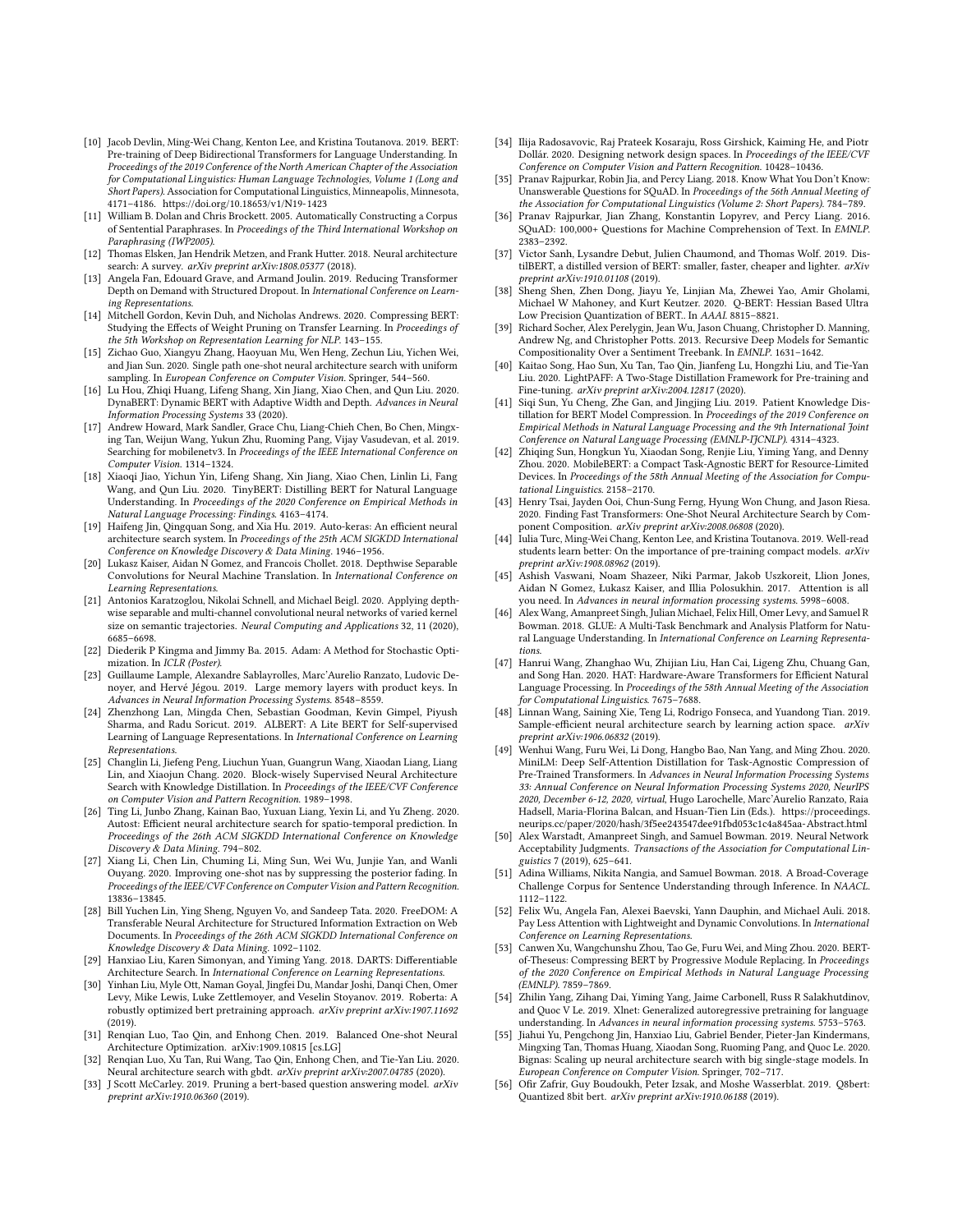# A REPRODUCIBILITY

# <span id="page-9-0"></span>A.1 Operation Set and Search Space

The Design Choice of the Operation Set. In addition to MHA and FFN, LSTM, convolution and variants of MHA and FFN have achieved good performance in many NLP tasks [\[5,](#page-7-0) [20,](#page-8-15) [21\]](#page-8-30). We describe the considerations to choose the operations as follows: 1) LSTM is not considered due to slow training and inference speed. 2) In our preliminary experiments, we try some variants of MHA and FFN [\[23,](#page-8-44) [52\]](#page-8-45), but fail to observe the advantages of small model size and/or better performance. 3) Considering the parameter size of convolution is  $K * H^2$  and separable convolution (SepConv) is  $H^2 + K * H$  where K and H are the kernel size and hidden size, instead of convolution, we use SepConv with a larger kernel (with a larger receptive field) without significantly increasing the model size and the latency. Based on these considerations, we add SepConv into the candidate operation set.

To determine the possible hidden sizes for operations, we mainly consider the range of the compressed model sizes. Previous works [\[37,](#page-8-11) [41\]](#page-8-13) usually compress the pre-trained BERT model into a small model (usually no more than 66M) for efficiency and effectiveness. Similarly, in this work, we aim to obtain compressed models of less than 66M. Therefore, we choose the hidden sizes between 128 and 512 for the candidate operations, which enables a good trade-off between efficiency and effectiveness<sup>[3](#page-9-2)</sup>.

The Complexity of the Search Space. The supernet consists of  $L = 24$  layers. If we do not use block-wise search, there would be  $26^{24} \approx 10^{34}$  paths (possible candidate architectures) in the supernet. We divide the supernet into  $N = 4$  blocks and each block contains 6 layers. Within each block, the hidden size of the 6 layers are required to be consistent, and the hidden sizes across different blocks can be different. So there are  $5 * 6^6 = 233280$  paths (possible candidate sub-architectures) in each block, where the first 5 is the number of candidate hidden sizes and  $6^6$  represents that there are 6 operations in 6 layers. Due to the identity operation, there is an unnecessary increase in the possible sequence of operations (architecture) as pointed in Li et al. [\[25\]](#page-8-17). For example, the architecture {FFN, identity, FFN, identity} is equivalent to {FFN, FFN, identity, identity}. Thus we only keep the architectures that all of the identity operations are at the end (e.g., {FFN, FFN, identity, identity}) and delete other redundant architectures. After cleaning the redundancy, the search space in each block is reduced from the original 233280 to 97650, which largely improves the sample efficiency. We can select subarchitectures from each block and ensemble them to get a complete model. Considering  $N = 4$  blocks, there are 97650<sup>4</sup> (about  $10^{20}$ possible combinations). Therefore the number of possible models is reduced from  $10^{34}$  to  $10^{20}$ .

# <span id="page-9-1"></span>A.2 Training Configurations

Teacher Model. We train the  $BERT_{base}$  (L=12, H=768, A=12) [\[10\]](#page-8-1) as the teacher model, where L is the number of layers, H is the hidden size, and A is the number of attention heads. Following Devlin et al. [\[10\]](#page-8-1), we use BookCorpus plus English Wikipedia as pretraining data (16GB in total). We use Adam [\[22\]](#page-8-46) with a learning rate

<span id="page-9-2"></span>

of 1e-4,  $\beta_1 = 0.9$  and  $\beta_2 = 0.999$ . The learning rate is warmed up to a peak value of 5e-4 for the first 10,000 steps, and then linearly decays. The weight decay is 0.01 and the dropout rate is 0.1. We apply the best practices proposed in Liu et al. [\[30\]](#page-8-3) to train the  $BERT_{base}$ on 16 NVIDIA V100 GPUs with large batches leveraging gradient accumulation (2048 samples per batch) and 125000 training steps.

# A.3 Comparison of Teacher Models

We present the performance of the teacher model for reproducibility and compare it with teacher models used in other works in Table [9.](#page-10-2) The teacher model (IB-BERT) of MobileBERT [\[42\]](#page-8-41) achieves the performance close to the BERT<sub>large</sub>, which is much better than our teacher model and those used in most related works such as TinyBERT, DynaBERT, DistilBERT. Thus we do not compare NAS-BERT with MobileBERT in Table [3.](#page-5-0) Except for MobileBERT, other methods use BERT<sub>base</sub> as the teacher model. Our teacher model is better than others on average, which is mainly caused by the volatility of RTE and CoLA (small dataset). After removing these two datasets, the performance of the teacher model (average score: 89.74) is close to the teacher model of other methods (DistilBERT: 89.73, BERT-of-Theseus: 88.76 and DynaBERT: 89.68). In this way, NAS-BERT can still show its effectiveness compared with other approaches, without considering RTE and CoLA.

<span id="page-9-3"></span>

Figure 4: The pipeline of two-stage distillation.

## A.4 Two-stage distillation

Two-stage distillation means applying knowledge distillation in both the pre-training and the fine-tuning stage. Previous methods [\[14,](#page-8-4) [18,](#page-8-10) [37,](#page-8-11) [40\]](#page-8-12) have proved that using two-stage distillation is superior to the single-stage distillation. The pipeline of two-stage distillation is shown in Fig. [4.](#page-9-3) The procedure of two-stage distillation can be summarized as follows:

- (1) Pre-train the teacher model on the pre-training corpus.
- (2) Pre-train the light-weight student model with knowledge distillation from the pre-trained teacher model in step 1.
- (3) Fine-tune the pre-trained teacher model in step 1 on the downstream task.
- (4) Fine-tune the pre-trained student model in step 2 with knowledge distillation from the fine-tuned teacher model in step 3 on the target downstream task.

To simplify our expression, we denote the parameter of the student and the teacher model as  $\theta_S$  and  $\theta_T$  respectively. We adopt a general formulation for knowledge distillation in both stages:

$$
\mathcal{L}(x, y; \theta_S, \theta_T) = \sum_{(x, y)}^{\{X, Y\}} (1 - \lambda) \cdot \mathcal{L}_{MLE}(x, y; \theta_S)
$$
  
+  $\lambda \cdot \mathcal{L}_{KL}(f(x; \theta_T), f(x; \theta_S)),$  (2)